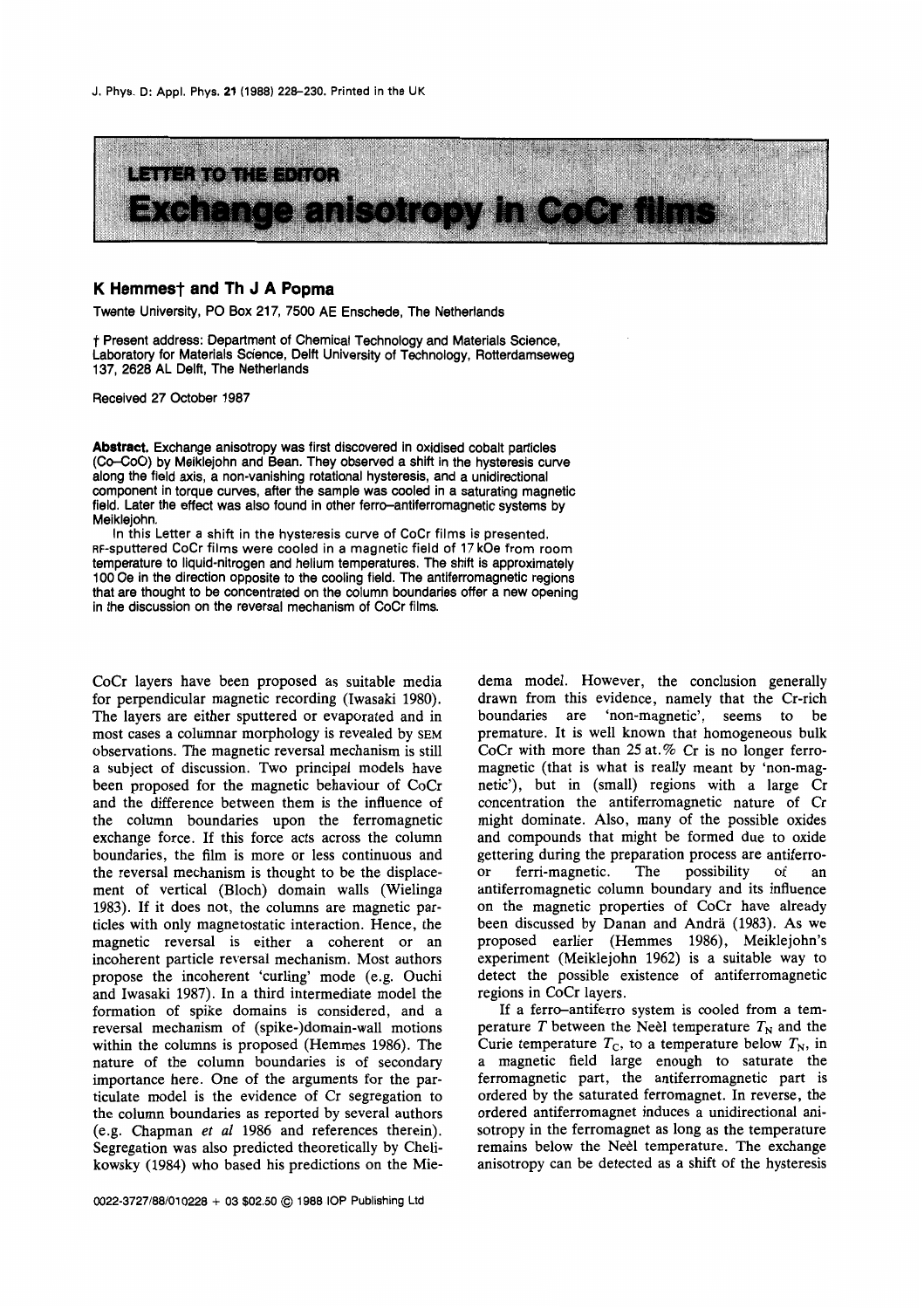curve along the field axis, opposite to the direction of the cooling field, by a non-vanishing rotational hysteresis at higher external fields, or by a unidirectional  $(\sin \theta)$  component in torque curves. These phenomena were first found in the CO-COO system (oxidised Co particles) by Meiklejohn and Bean (1956), and explained as 'exchange anisotropy'. This anisotropy is unidirectional rather than uniaxial. Ohkoshi *er a1* (1984, 1985) succeeded in preparing Co-CoO films with perpendicular anisotropy, suitable for perpendicular recording, in which they also found exchange anisotropy, while Takahashi *er a1* (1980) extensively studied the 'Meiklejohn-Bean effect' in Co-CoO films with in-plane anisotropy. The shift is<br>of the order of  $1 kOe$  as reported by 1 kOe as reported Meiklejohn and Ohkoshi, but only of the order of 50 Oe in Takahashi's films.

Here a shift of approximately 100 Oe in the hysteresis curve of CoCr films is presented. Hysteresis curves with the external field perpendicular to the sample surface were measured using a PAR Vibrating Sample Magnetometer supplied with superconductive coils and sample cooling facilities to liquid-helium temperatures. The samples were cooled from 308 K to 9 or 77 K either in a zero external field or in a field of 17 kOe approximately perpendicular to the sample surface. The hysteresis curve at room temperature was also measured. Three films were investigated: a Magnetron and an RF-sputtered  $CoCr(81/19$  at.%) sample on Si with thicknesses of 1.5 and  $0.9 \mu m$  respectively, and a  $2 \mu m$  thick RFsputtered  $CoCr(79/21 \text{ at.} %)$  film deposited on a polyimide foil covered with an amorphous 350 nm thick Ge underlayer. Preparation conditions have been given previously (Hemmes 1986), and for those of the last film see Schrauwen *et a1* (1987). Systematically, a shift opposite to the cooling field was found for the hysteresis curves that were taken after the sample was cooled in the external field of 17 kOe. However, since the sample holder could only contain three small  $(3 \times 5 \times 0.3 \text{ mm}^3)$  pieces of the samples sputtered on Si, the hysteresis curves of these samples were too noisy to show a decisive shift. Therefore, 20 samples were cut from the polyimide foil, covered with a Ge underlayer and  $2 \mu m$  thick CoCr, and stacked together in the sample holder. Five hysteresis curves were taken of this sample, one slightly above room temperature at 308 K. The sample was then cooled in a field of  $-17$  kOe to  $9$  K and measured. After heating the sample to 77 K the hysteresis curve was again measured. The reproducibility was found to be good when repeating this last measurement. Finally, the sample was heated to 308 K and cooled again to 9 K but now in zero external field. Little difference was found between the hysteresis curves taken at 9 and 77 K, after the sample was cooled in the external field, the latter showing only a slightly lower coercivity *H,* and saturation magnetisation *M,,* but both curves were shifted approximately 100 Oe along the field axis. As an



**Figure 1.** Hysteresis curves of a  $2 \mu m$  thick CoCr (79/ **21** at.%) film sputtered on a polyimide foil with Ge underlayer at 308 K (full curve), and at 9 **K** after cooling in an external field of  $-17$  kOe (broken curve). At the origin the curves are magnified  $2.5 \times$  to discern the shift of the second curve. The vertical (magnetisation) scale, although in arbitrary units, is the same for both curves.

example, in figure 1 the curve with no shift obtained at room temperature (full curve) is compared with the one after cooling the sample to 9 K in the external field. The shift is opposite to the cooling field (-17 kOe in this case), hence providing evidence for the existence of antiferromagnetic regions in the CoCr sample. It should not go unnoticed that, although it occurred almost within the error of measurement, a systematic tendency was observed for all the curves that were shifted towards the positive field to be also shifted down along the vertical magnetisation axis, as if a ferrimagnet with a very small net magnetisation (and very large coercivity) were present instead of a true antiferromagnet. Close examination of the figures in the original paper of Meiklejohn and Bean (1956) and in the work of Tamari *et a1* (1985) and Ohkoshi *er a1* (1984) confirm this observation.

The existence of antiferromagnetic regions in CoCr offers a new opening in the discussion on the reversal mechanism of CoCr films. They are perhaps responsible for the contradicting experimental results found in CoCr layers. The regions are probably located at the column boundaries (Danan and Andra 1983), however Maeda and Asahi (1987) propose a dissolution of CO into six radial oriented regions within each column, based on TEM observations and energy dispersive x-ray microanalyses of selectively wet-etched thin CoCr samples. Depending on the Neèl temperature(s) of the antiferromagnet(s) they are either paramagnetic at room temperature and unable to pass the exchange force or they are antiferromagnetic and induce a unidirectional anisotropy locally, which depends on the direction of the magnetisation in the neighbouring ferromagnet during